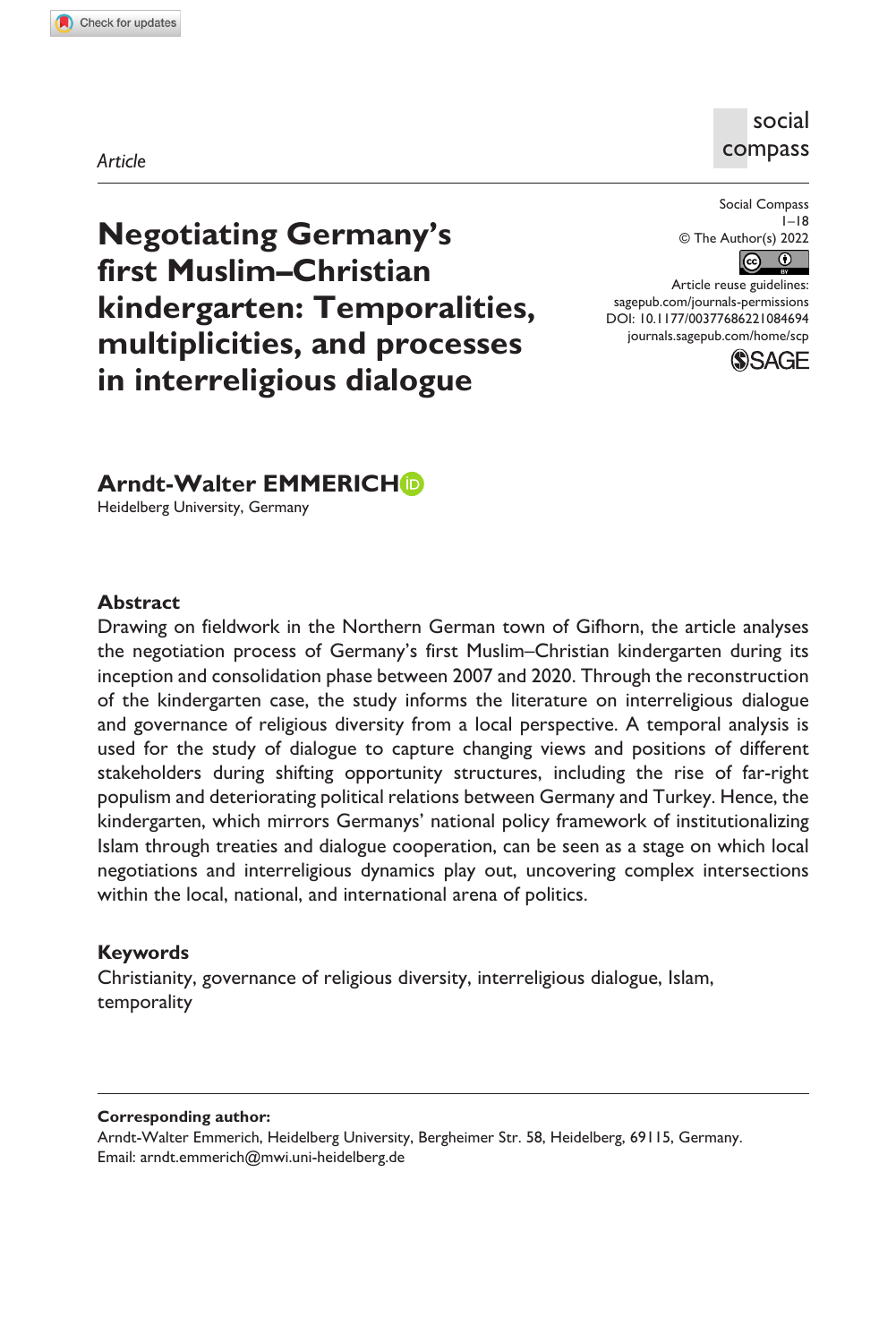#### **Résumé**

S'appuyant sur une enquête de terrain dans la ville de Gifhorn, dans le nord de l'Allemagne, l'article analyse le processus de négociation du premier jardin d'enfants islamo-chrétien d'Allemagne pendant sa phase de création et de consolidation entre 2007 et 2020. En reconstruisant le cas de ce jardin d'enfants, l'étude alimente la recherche relative au dialogue interreligieux et à la gouvernance de la diversité religieuse d'un point de vue local. Une analyse temporelle est utilisée pour l'étude du dialogue afin de saisir les changements de points de vue et de positions des différentes parties prenantes dans un contexte de structures d'opportunités changeantes, notamment dans le cadre de la montée du populisme d'extrême droite et de la détérioration des relations politiques entre l'Allemagne et la Turquie. Par conséquent, le jardin d'enfants, qui reflète le cadre politique national de l'Allemagne visant à institutionnaliser l'islam par le biais de traités et d'un dialogue de coopération, peut être considéré comme une scène sur laquelle se déroulent les négociations locales et les dynamiques interreligieuses, révélant des intersections complexes au sein de l'arène politique locale, nationale et internationale.

### **Mots-clés**

Christianisme, dialogue interreligieux, gouvernance de la diversité religieuse, Islam, temporalité

The article analyses the negotiation process during the inception and consolidation phase of Germany's first Muslim–Christian kindergarten between the local Catholic and Protestant mainline churches, the Christian welfare association, Diakonie, the DITIB (Turkish-Islamic Union for Religious Affairs) mosque<sup>1</sup> and city council in the Northern German town of Gifhorn between 2007 and 2020. Muslim parents in Germany send children less frequently to kindergarten facilities, compared to other groups, while migrant family environments are associated with language and social deficits (Ceylan et al., 2018). Sending migrant children to a kindergarten has therefore been linked to enhanced school performance and career opportunities (Gambaro et al., 2015). The Muslim–Christian kindergarten can be located within the public discourse of how to integrate Muslim children in partnership with local church actors. Religious authorities in Gifhorn perceived the kindergarten as a novel form of an institutionalized dialogue that produces 'conflict mediators' and 'resilient children', who are 'less prone to violence'. The kindergarten's concept stated that stereotypes and gender barriers would be reduced among children through the mutual exploration of each other's religious identities. At the end of February 2020, the kindergarten had 20 children, four teachers and an advisory committee of 12 members from different faith communities and the city council. The kindergarten's interreligious pedagogy is not the focus of this article. Instead, the case study can be seen as a stage on which local negotiations and interreligious dynamics play out, uncovering complex intersections with the local, national, and international arena of politics.

Thereby, the research aims to complement the small but growing body of literature on interreligious dialogue (dialogue here after) as an important factor for the governance of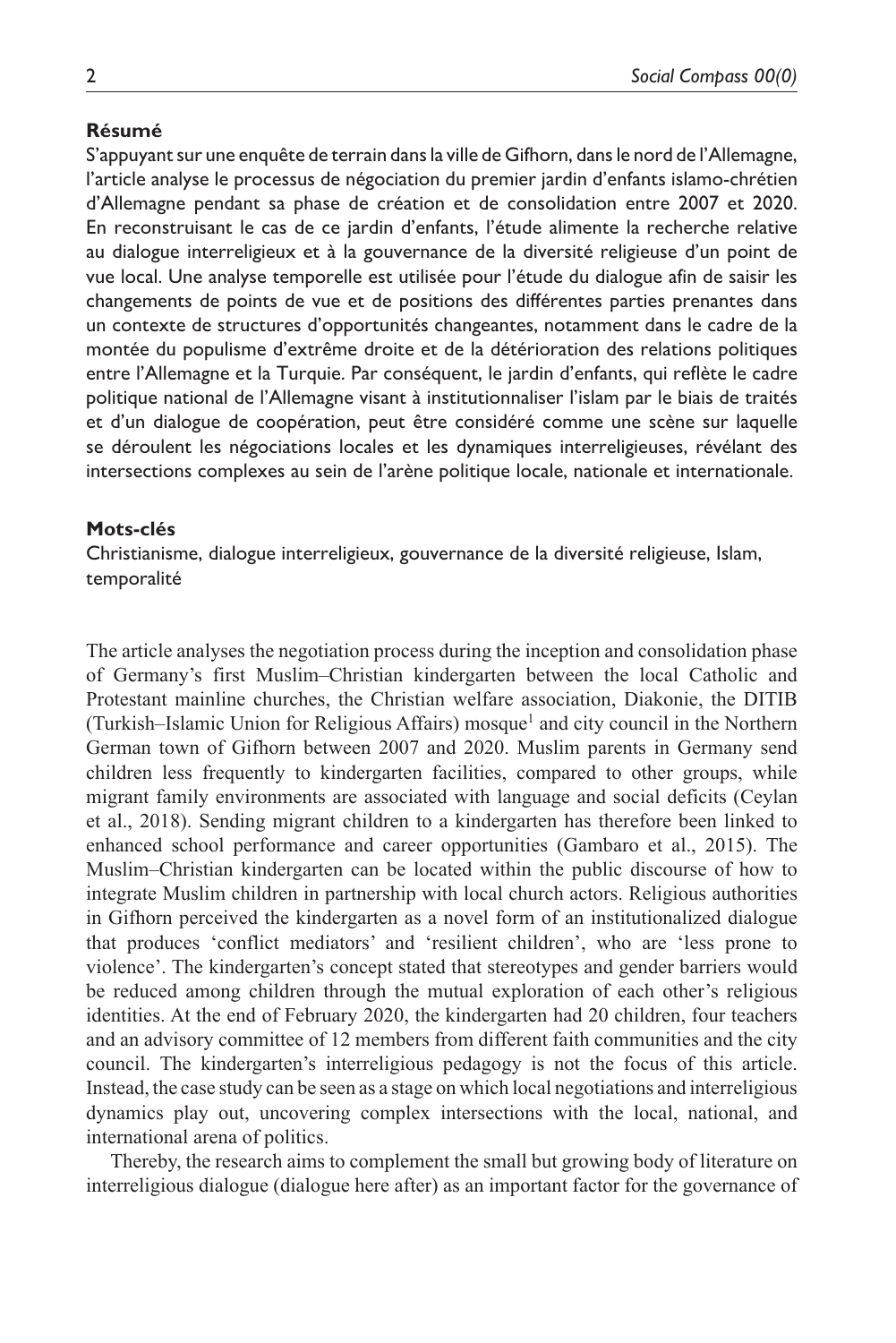religious diversity at the local level. The kindergarten, which mirrors Germanys' national framework of institutionalizing Islam through local and national treaties and dialogue cooperation (Körs, 2019; Spielhaus and Herzog, 2015), constitutes an interesting case, where to observe a variety of attitudes regarding the negotiation, implementation and resistance of such an integration policy at the subnational level over time. The article starts by setting out the local dialogue and German institutional context, before the case study and empirical findings are discussed. A temporal and processual analysis for the study of dialogue is employed to better capture internal diversity, changing views, and coalition-building among different actors at the micro and macro levels. Definitions of dialogue often include peace prayers, joint sermons, art exhibitions, religious summits, institutionalized forms, such as religious education in schools, national events, including the German Islam Conference or global initiatives (Griera and Nagel, 2018; Klinkhammer et al., 2011). However, few concrete outcomes at the local level have been discussed in the literature, partially because dialogue results are hard to grasp and difficult to operationalize (Klinkhammer, 2019). By focusing on a concrete and time-sensitive outcome, such as a kindergarten, resulting from a continuous negotiation, the subsequent analysis contributes to our understanding how local dialogue materializes and develops at different stages during that process. In doing so, the article informs the literature on the governance of religious diversity, which recently stressed the value of comparative research and importance of context-specific and processual case studies (Martínez-Ariño, 2019). The empirical discussion focuses on competing economic and political interests and the role of religious authorities during the inception and implementation phase and the fabrication of liberal partners and the changing role of dialogue actors during the consolidation phase. Whether the kindergarten could influence other local municipalities and the extra-local context is scrutinized in the conclusion.

### **Dialogue governance at the local level**

In the last 20years, the number of dialogue platforms increased across Europe as response to migration, religious diversity, and security concerns through interreligious value promotion (Griera and Forteza, 2011; Nordin, 2017). Scholars of the governance of religious diversity recently started to focus on the interplay between legal and national frameworks and practices at the local level (Giorgi and Itçaina, 2016; Saint-Blancat, 2019; Zapata et al., 2017). Within local governance, established faith actors (particularly mainline churches) are perceived as policy brokers, whose contributions to the management of religious diversity are rewarded with funding and recognition (Weller, 2009). For religious minorities, local partnerships via dialogue constitute an opportunity to achieve pragmatic ends and assert their voices in the public domain (Davie, 2004; Griera and Forteza, 2011). Moreover, incentives for local religious actors to replace state services contributed to the de-centralization of mainline churches, providing congregations with autonomy and responsibility to be financially sustainable and cooperate with other religious groups and state bodies (Griera and Nagel, 2018; Williams et al., 2012). Hence, multilevel research on dialogue is important, due to the shift from top-down regulations to pluricentric governance networks with manifold interdependent actors, who 'draw their legitimacy from proposing to function as a negotiation mechanism for the common good,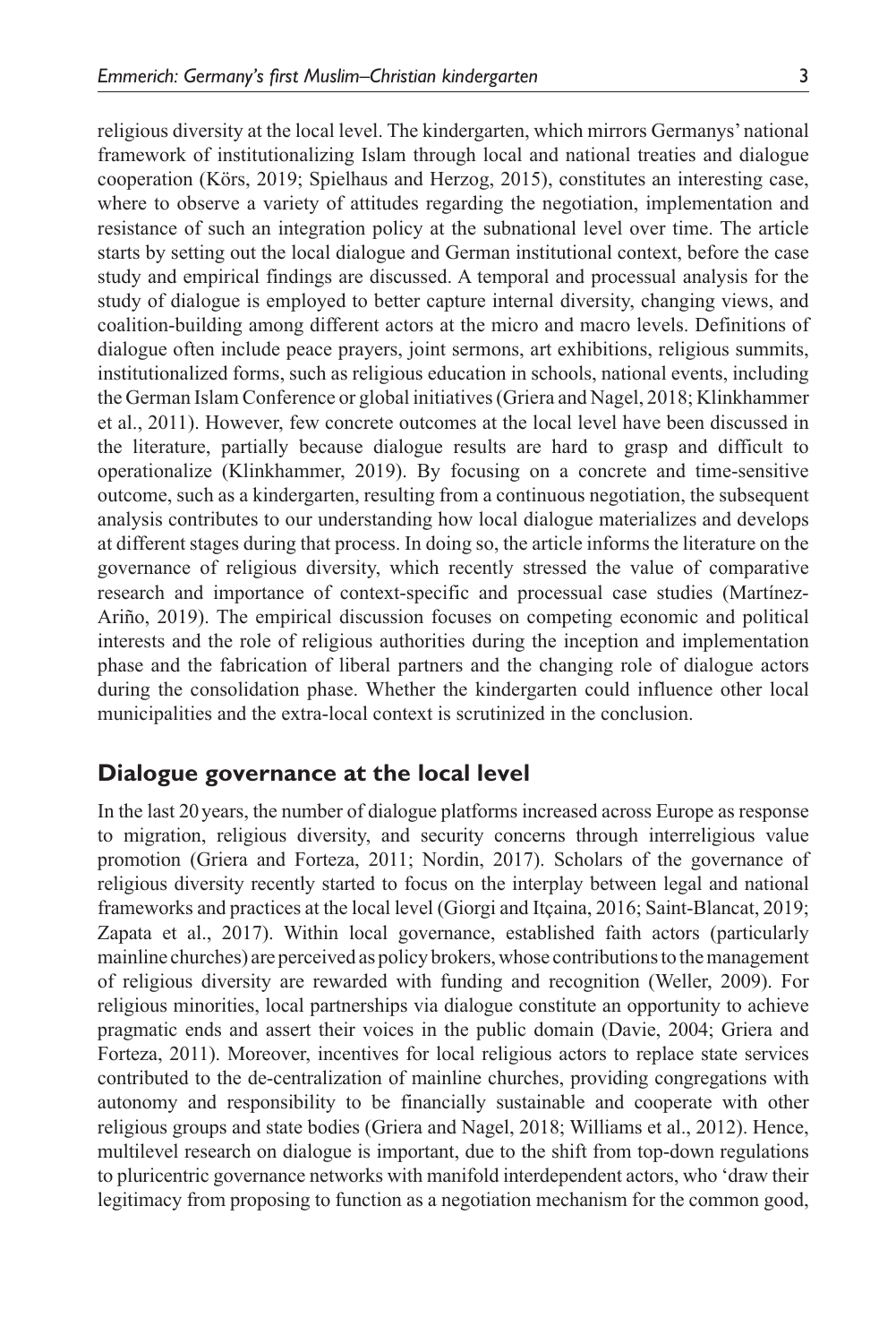including societal harmony and good ethnic relations'. (Martikainen, 2013: 140–141). With the local turn, scholars started to investigate 'the multiplicity of factors that interact to shape how religion and religious diversity are conceived of, problematized, and governed in urban settings' (Martínez-Ariño, 2019: 367). Thereby, they identified different trajectories of governing religious diversity within and across nation states being influenced by specific local constellations (Mezzetti and Ricucci, 2019) and how local contexts of religious governance are shaped by national and transnational realties (Müller, 2019).

To capture these local dynamics, interactionist and processual approaches for the study of interreligious events have been used, enhancing our understanding of religious boundary maintenance and transgression (Moyaert, 2017; Nagel, 2019b). Stakeholders may change views, affiliations and strategies or being replaced, due to shifting opportunity structures at the micro and macro levels. The temporal nature of dialogue needs to be documented and explained, since the reasons for such changes in opinion, social location, or allegiance over time constitutes a crucial layer of analysis for dialogue research. In her study of unsuccessful interreligious events, Moyaert (2017: 339) suggests that future investigations on dialogue should include an analysis of process transformation over time, 'focusing on [interreligious] ritual negotiation and re-negotiation'. Körs (2019: 466), who studied the negotiations over religious education in schools between Muslims, Alevis and state officials in Hamburg, argued that such cooperation 'is the product of complex local, regional, and (trans-) national processes. A closer look [. . .] reveals how the relationships change over time and in particular how the local pragmatics of the initiation and negotiation phases are [eventually] caught up by the national framework conditions and transnational developments'. In the empirical section, I follow a processual, ethnographic approach to demonstrate that dialogue trajectories and the role of individual actors change at different stages during interreligious kindergarten cooperation. By focusing on a concrete and time-sensitive outcome, such as a kindergarten, from a continuous dialogue, the empirical discussion aims to refine our understanding of interreligious relations from a local perspective.

### **Dialogue with Muslims in Germany**

Since the 1970s, German mainline churches assisted Muslim migrants, as secular welfare associations inadequately catered to certain religious needs. These initial encounters led to the creation of the Islamic–Christian Labour Group and more systematic exchanges by the 1980s (Klinkhammer et al., 2011; Tezcan, 2006). The German government also has a long tradition of cooperating with organized religious groups, which obtained the status of a public corporation (Körperschaft des öffentlichen Rechts). This means that these faith groups are entitled to collect taxes, open schools, and kindergartens, and operate social service facilities. Historically, such public partners have been the mainline Catholic and Protestant churches and the Jewish community (Körs and Nagel, 2018). Although Germany's Muslims tried to become recognized partners since the 1970s, the momentum and urgency for partnership only increased during recent debates about institutionalizing Islam in Germany (Rosenow, 2012). So far, few Muslim communities achieved legal recognition (e.g. in Hessen and Hamburg), leaving them somewhat disillusioned.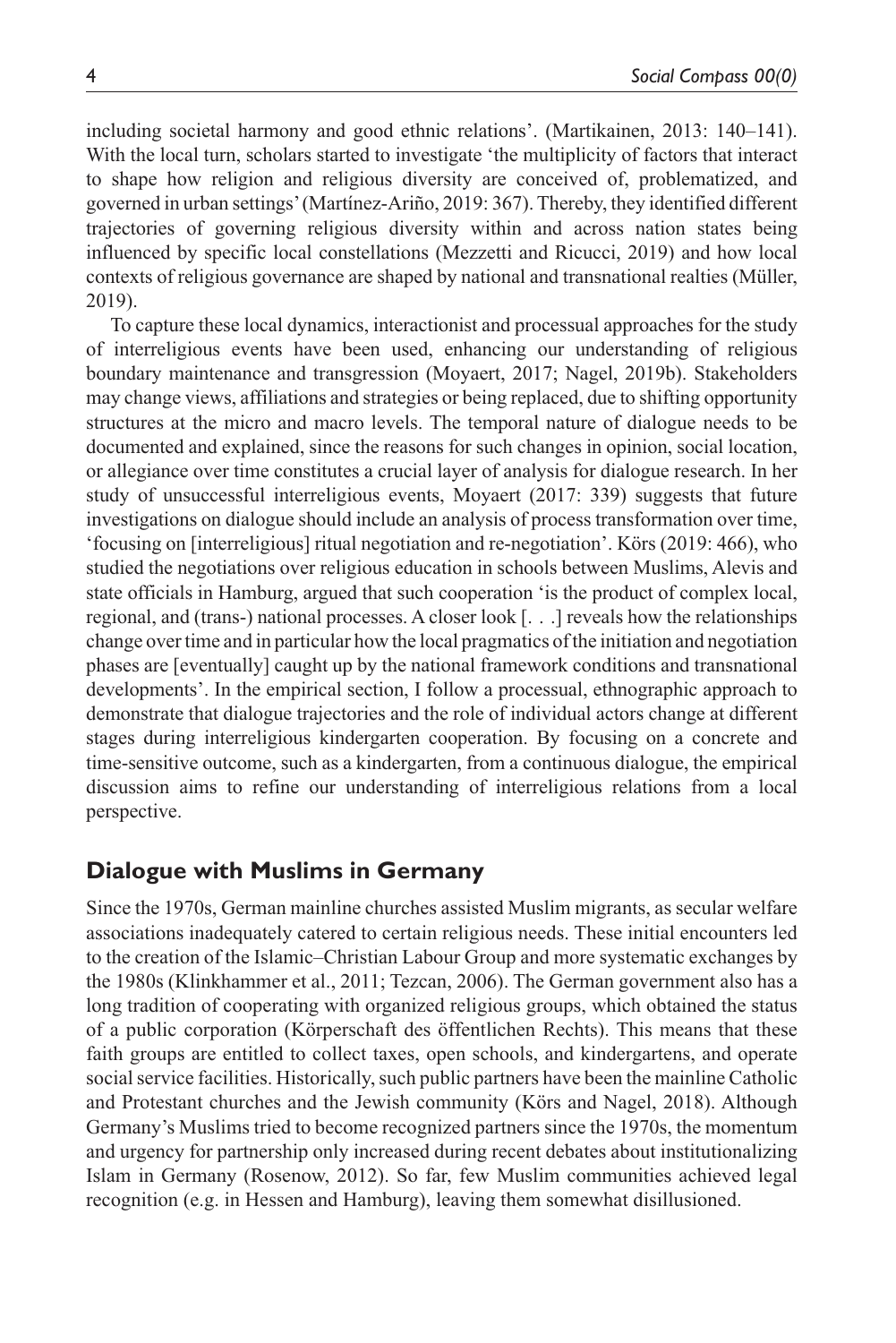While acknowledging the symbolic significance of recognition, Spielhaus and Herzog (2015), however, stress the broadening of participatory possibilities for German Muslims. In particular, at state and local level, pragmatic policy solutions enable cooperation between Muslims and federal states via regional or local treaties. Germany has 16 federal states (Länder) with independent cultural policies, in which minorities are required to deal with state partners for religious accommodation and practice. This is reflected in the recent introduction of state-level branches by Muslim associations to advance regional integration and increase interreligious partnerships. Lower Saxony, where the Muslim– Christian kindergarten materialized, has played a pioneering role for recognizing Muslims as cooperation partners in Islamic education in schools (2012), chaplaincies in prisons (2012) or theology chairs at universities (2013). However, concerns regarding the constitutional loyalty, incompatibility with gender equality of Islamic associations, mutual suspicion, and unequal power relations accompanied the negotiation process (Ceylan, 2017). In January 2017, the state government of Lower Saxony stopped negotiations over the cooperation treaty (Staatsvertrag) entirely with its Muslim partner associations. Its failure was a result of the increasing political tension between Berlin and Ankara after the attempted coup in Turkey in July 2016 that was followed by allegations against Turkish imams to spy on political opponents in Germany. The developments in Lower Saxony partially reflect the situation of Muslims in Germany, regarding contested nature of regional integration, and constitute a relevant case study for the inquiry into the governance of religious diversity at the local level.

Furthermore, the regional integration of German Muslims challenged the influence of national and foreign-based Islamic authorities (Rosenow, 2012), while German federal states realized the potential of institutionalizing Islam and thereby domesticating Muslims for security and integration-related purposes in the post-9/11 context (Schiffauer, 2006). Within these multi-level negotiations over the future of Islam in Germany, dialogue initiatives by local churches acquired prominent roles. As a consequence, established Christian and Islamic authorities became concerned about diminishing control of grassroots constituencies and religious profiles. From 2001 onwards, the national leadership of the German Protestant Church (EKD), attempted to curb dialogues, warning against religious relativism and promoting rigid boundaries between Christians and Muslims (Bölsche, 2001; EKD, 2006). This constituted a departure from previous agendas, which were more open toward dialogue (EKD, 2000). Catholic authorities, albeit less critical toward dialogue, intervened in congregations, where grassroots actors were overly accommodating. Moreover, Muslim associations became increasingly concerned about the autonomy of local mosques and regional leaders over the past 15years. DITIB, for instance, developed its own centralized dialogue training to restrain grassroots initiatives (Klinkhammer, 2019; Rosenow, 2012). DITIB's kindergarten involvement in this context can also be understood as an attempt to promote a middle way between a Turkish national identity by protecting the heritage language and culture and increasing accommodation toward a German Islam and local partnerships. Moreover, DITIB's dialogue participation aims at countering the ongoing domestication of Islam in Germany and repairing its tarnished national reputations (Yükleyen, 2012). The centralization efforts by religious authorities are negotiated, accepted, and resisted within these vast institutional networks, reverberating strongly at the local level. The empirical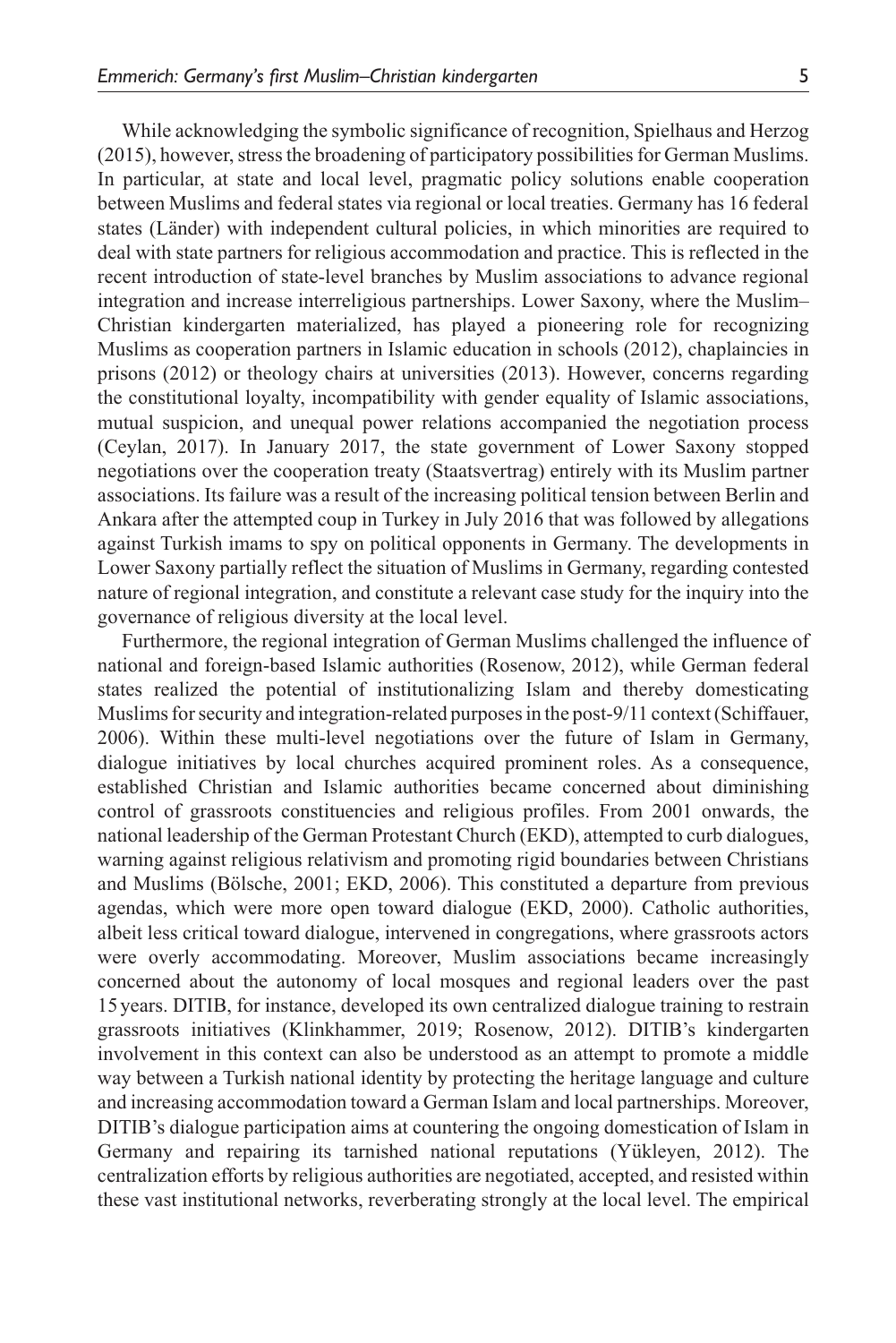analysis engages with the tension the between established religious authorities and progressive grassroots actors, illustrating the ongoing multi-level debates within these institutions. The next section provides a brief chronology of the kindergarten, which lays out the foundation for the temporal analysis in the empirical discussion.

# **A Muslim–Christian kindergarten: methods and chronology**

With a population of 42,000, Gifhorn is located 65 km from Hanover, the State Capital of Lower Saxony. Civil servants described the town, which is ruled by the conservative Christian Democratic Party (CDU) since 1961, by emphasizing its pragmatism ('Bodenständigkeit') and local trust. Gifhorn has four mosques (ethnically dominated by either Turkish, Kurdish, or Albanian communities) and over 30 church communities. Fieldwork was conducted in autumn 2018 and winter 2020, engaging 32 mosque and church leaders,<sup>2</sup> lay members of different congregations, kindergarten staff and parents, local politicians, civil servants, journalists, and experts at the state and national levels in Lower Saxony (Hanover, Lüneburg, Osnabrück, and Hildesheim). The selected respondents were directly responsible for or knowledgeable of the kindergarten and wider interreligious relations in Gifhorn. I also conducted participant observations within the kindergarten, church services, Friday prayers, open mosque days, and an intercultural council to engage different audiences. To ensure confidentiality and anonymity, the names of interviewees and locations have been changed or omitted. In addition, archival documents, concept notes, event flyers, and newspaper articles (between 2000 and 2020) were analyzed to reconstruct the kindergarten developments.

Gifhorn has a long history of migration and subsequent dialogue that can be traced back to the intercultural Europa Fest in 1986 being established to reduce the rising tension between Turkish and newly arriving migrants from the Soviet Union. In 2007, informal attempts, regarding cooperation, took place between the leaders of two mainline churches and the DITIB mosque. The Protestant side, however, was unwilling to cooperate after its national leadership spoke against dialogue (EKD, 2006). The first recorded interreligious initiative was a peace prayer in April 2012 followed by a sermon for the annual harvest festival in 2013, where two mosques participated. In January 2015, the idea of the interreligious kindergarten emerged. The district newspaper, Gifhorner Rundschau, published an interview with the DITIB mosque chairman and two church leaders as part of a series on religions in the district. The Rundschau was concerned with social cohesion in Gifhorn, after violent clashes between Yazidis and Muslims in the neighboring town of Celle in October 2014.<sup>3</sup> Hence, the rationale for the series was to inquire 'if such violence could also break out in Gifhorn'. As the interview coincided with the Charlie Hebdo attacks in Paris, the DITIB chairman was confronted by the event organizer how he ensures that Islam in not manipulated for political violence in Gifhorn. He was then asked during the discussion what he thinks of sending his children into a Christian kindergarten. Due to the changing demography in the mosque, the chairman argued that the community would like to open its own kindergarten. 'I understand, but I think it would be wrong', replied the Catholic leader. 'I suggest, we cooperate and start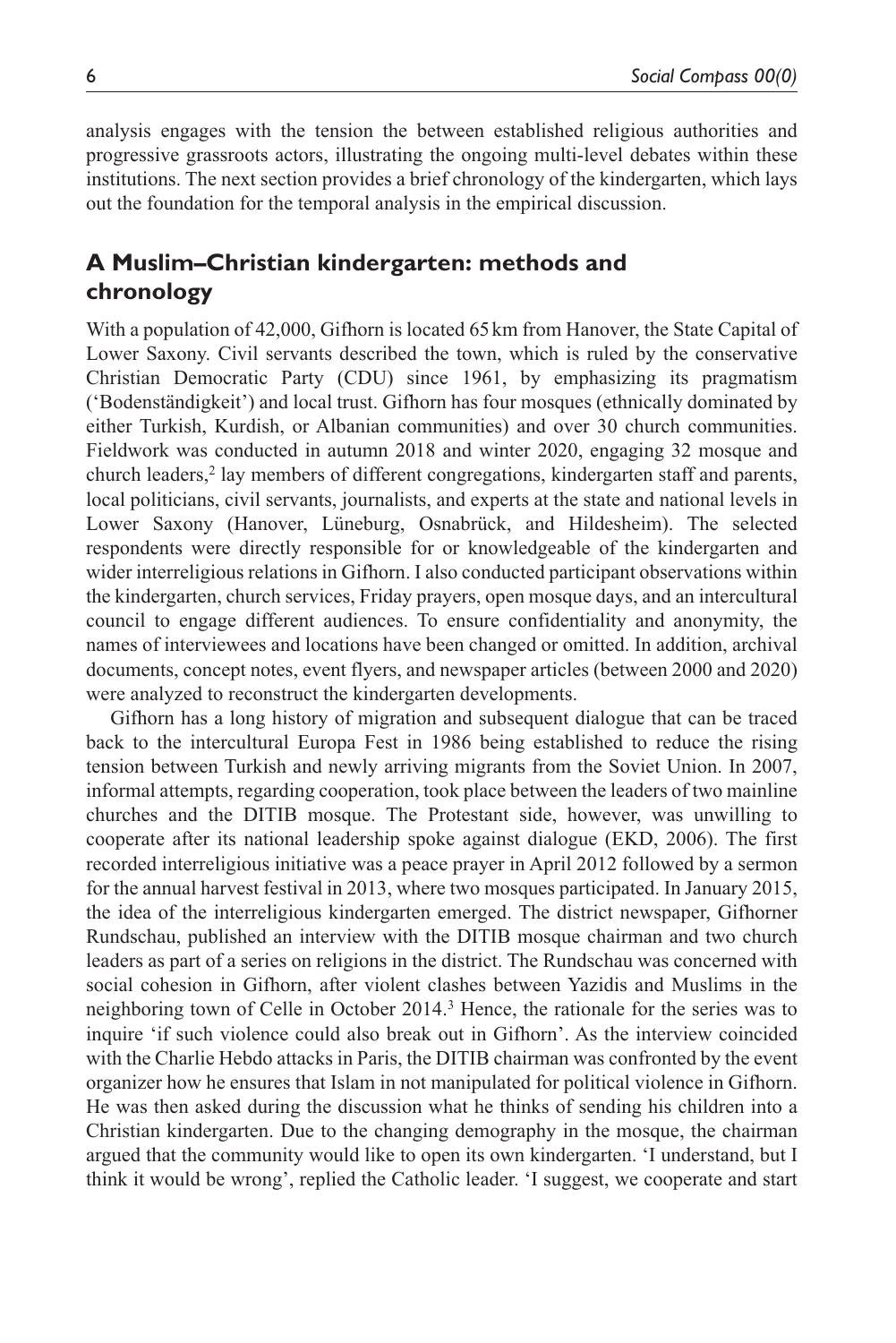a kindergarten together'. The pragmatic chairman, who was locally known for his commitment to Muslim teenagers, agreed and the idea of Germany's first Muslim– Christian kindergarten was born.

During my fieldwork, church and state actors admitted without hesitation that they thought a degree of Christian supervision was required for such an interreligious enterprise. These views reflected the consensus that the mosque should not have an independent kindergarten to prevent segregation, avoid 'bad press' and integrate Muslims through cooperation. Expressions, such as 'drifting away' ('abdriften'), 'seclusion' ('Abschottung'), or 'special room' ('Sonderraum') were used to express the fear of segregation. A local official made the level of uneasiness explicit: 'Sure, there are regulations, which they have to follow in theory. But, when the door [of a Muslim kindergarten] is closed, what will really happen there?' Such attitudes regarding the Muslim kindergarten mirror wider concerns of creating parallel structures by German policy makers and church actors (Seiwert, 2003; Tezcan, 2006).

The Rundschau interview was followed by an interreligious summit in Gifhorn's castle in April 2015, where the kindergarten plan was announced. The summit with 120 attendees from various churches and mosques provided a glimpse into the antagonistic public debate that emerged over the next 3years, when fears about cooperating with Muslims were raised. A Muslim attendee recalled a sense of discomfort: 'We were invited to talk about contributions to our city but were mainly confronted with securityrelated questions about Islam'. After the summit, informal negotiations started without public involvement. First, local leaders of the Catholic church spoke with the DITIB mosque, which 'only took two hours to realize that there are no real hurdles'. The two parties planned to involve the Protestant church (the most powerful religious authority in the region) to avoid negative press, whereby the Catholic minority church could be accused for partnering up with DITIB. However, the Protestant church declined, due to disagreements within the leadership, which led to the 'second best option', the free Diakonie (a Christian welfare association with 1200 employees in the region). Although the Diakonie is affiliated with the Protestant church, it maintains a high degree of autonomy, as a result of the privatization of religious services over the last 15 years. From autumn 2016, monthly meetings between the DITIB mosque, Catholic church, and Diakonie took place being remembered as 'amicable' by participants. By winter 2017, most millstones (e.g. halal food for all, German language of instruction, pedagogical concepts) had been decided, the city council was involved for the implementation phase and media attention increased, in the context of the accelerating polarization in Germany. While the political situation between Turkey and Germany deteriorated at national level due to the so-called 'DITIB spy affair', the kindergarten treaty was signed in Gifhorn's townhall on 28 April 2017.

# **Tension during Implementation**

In June 2017, the local branch of the far-right party, Alternative for Germany (AFD) started its agitation by demanding a name change from 'Christian–Muslim' to 'multifaith kindergarten'. The AFD campaign intensified as the kindergarten failed to open – as initially planned – in October 2017, because it struggled to meet the mandatory enrolment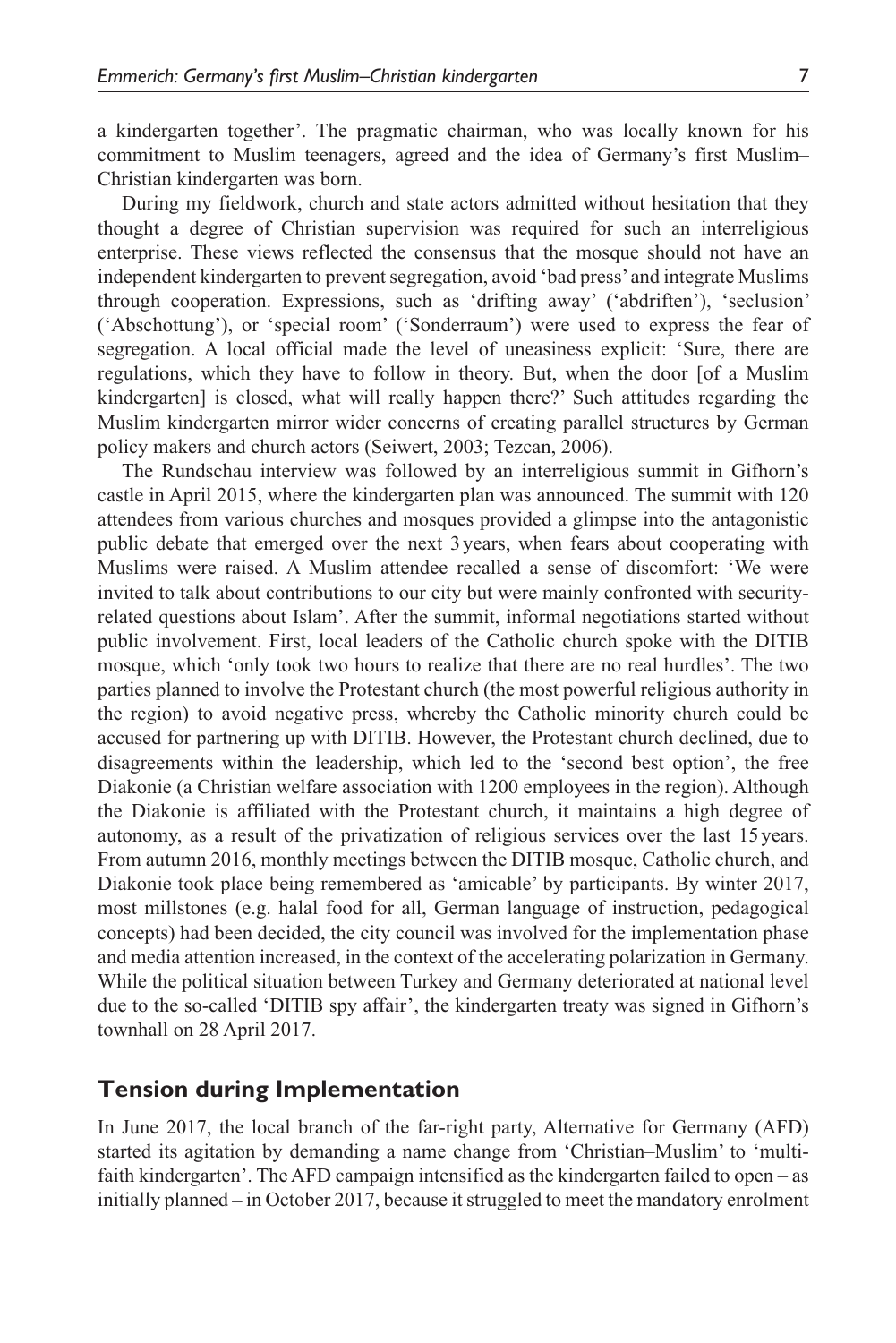numbers. First, the application had to be modified as it required a special permission from the city council for the desired quota system (of 30% Christian, 30% Muslim, and 30% non-affiliated children). Second, a location issue appeared, creating uncertainty, which was combined with parental concerns over the use of 'Turkish-language' or rumors of becoming a Christian 'missionary' kindergarten. In early 2018, the kindergarten almost failed ('a real low point'), as political support dwindled. At this critical junction, the AFD campaign reached its peak. In March 2018, AFD politicians escalated the debate by publishing a press statement, entitled 'Halal-Kindergarten in Gifhorn has epically failed', followed by a scandal in the city council assembly, in which the AFD accused the mayor to compromise the well-being of German children by collaborating with the Turkish government. Several politicians left the room as a result of the offensive statements. An eyewitness later recalled that 'a right-wing ideology was openly promoted [during the assembly]'. The newly established AFD branch welcomed the kindergarten theme and mobilized against halal food and societal fears of a cultural invasion. Shortly after, an AFD chapter in Frankfurt circulated the following social media slogan: 'Islamization progresses: Islamic dietary rules are now compulsory for all children in Gifhorn's kindergarten'. Interviewees from political parties and religious communities agreed that the aggressive AFD campaign reactivated the political momentum to demonstrate 'unity' and that 'a local fringe group cannot be allowed to dictate civil society affairs'. The incumbent CDU government then realized that it can politically capitalize from defending the kindergarten and thus Gifhorn's liberal reputation in public.

Through internal mobilization within the mosque and churches, all vacant spots were filled, and the kindergarten opened in August 2018. The time surrounding the opening continued to be polarized, coinciding with the so-called 'Özil debate'.4 Kindergarten staff, committee members, and politicians received personal threats and an offensive flyer campaign commenced across Gifhorn. During the opening press conference, more than 80 people attended, including national Christian and Muslim leaders and various local stakeholders from the municipality and civil society. National newspapers extensively reported, the public television channel, NDR, filmed and Germany's domestic security agency (Verfassungsschutz) deployed two covert officials to monitor and prevent a potential attack. In the following months, various high-profile politicians, including the State President of Lower Saxony and the Minister of Culture visited to show support. After the inception, the kindergarten consolidated in the first year with full enrolment, committed staff and parents and reduced media attention, while interreligious events among the three communities intensified, including a joint art exhibition.

This brief history illustrated how the emergence of the kindergarten was influenced by the post-9/11 discourse on diversity management and the integration of Muslims via local cooperation. The negotiations have also been entangled with national and international developments, such as right-wing populism, national media coverage, state-level politics, and deteriorated relations between Germany and Turkey. To further analyze the multi-level themes of the case study, the next section discusses some underlying dynamics during the inception and consolidation phase, such as the notion of the instrumental Muslim, the role of religious authorities, and the fabrication of liberal partnerships. Using a temporal analysis, the discussion goes beyond resource deficit and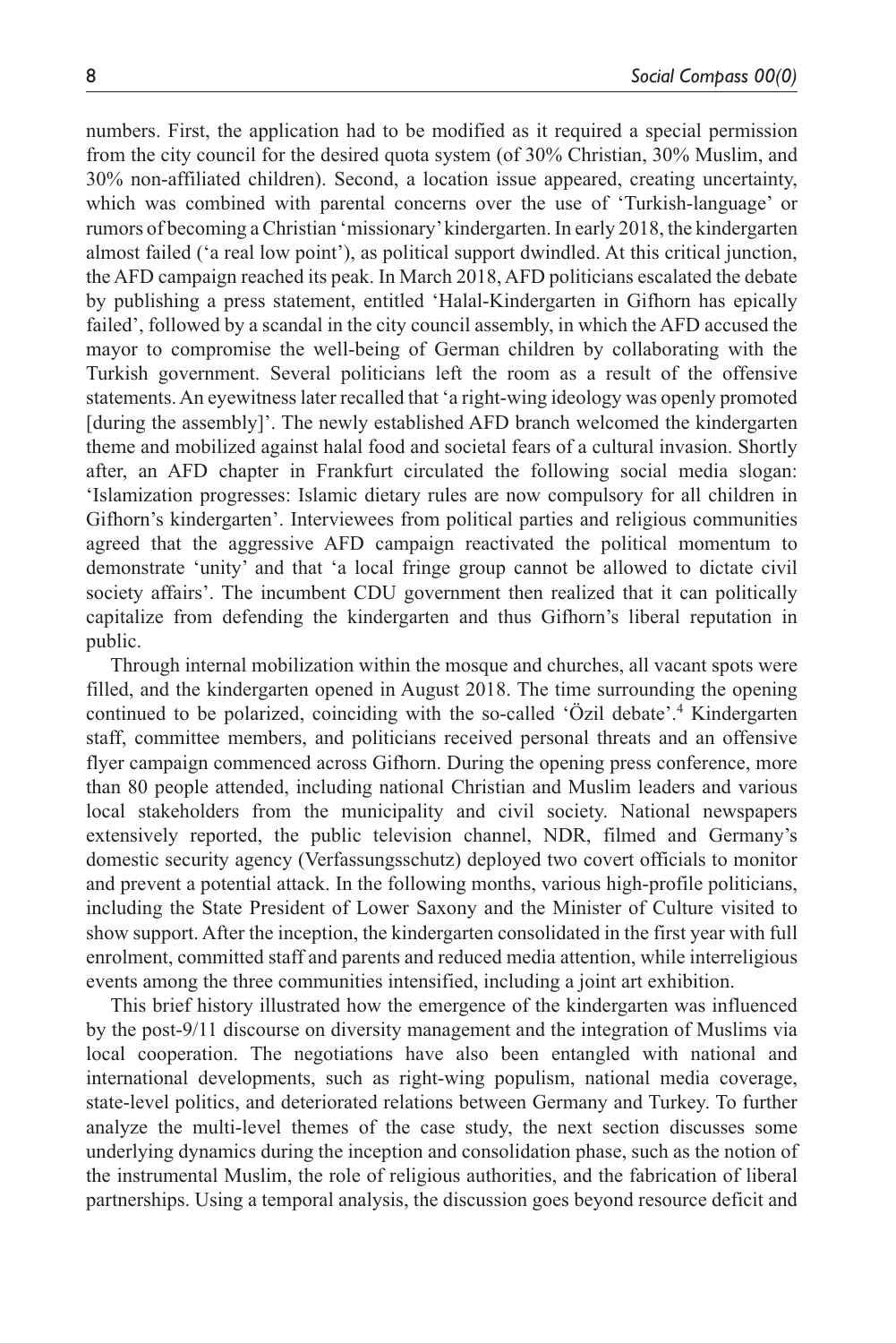actor-centric explanations and contributes to the literature that focuses on processual and interactionist perspectives.

#### **Resource deficits and competing economic interests**

Scholarship on dialogue argues that Muslim participants often enter local dialogue partnerships for pragmatic reasons and tangible results, while Church actors are motivated by a wish to advance theological debates and mutual understanding for social cohesion on behalf of local governance (Körs and Nagel, 2018; Nagel, 2019b; Nagel and Kalender, 2014; Tezcan, 2006). However, my data indicate that all dialogue stakeholders (the two mainline churches, Diakonie and DITIB) pursued vested and often mutually competing economic interests: protecting their faith-based economic monopoly within the contested kindergarten sectors or expanding into new territory through dialogue.

Gifhorn lacked 220 kindergarten places in 2020, mirroring the deficit trend across Germany, which is why new kindergarten schemes are welcomed by politicians. Encouraged by government subsidiaries for kindergarten proposals, several operators from municipalities (35%), Protestant (25%) and Catholic churches (18%) and private companies run kindergartens and are – at times – in fierce competition with each other (Linberg et al., 2013). Local churches utilized the kindergarten deficit within municipalities to attract financial resources, advance religious profiles, and offer distinct faith-based curricula (Rösler, 2015). Muslim associations also discussed such expansion plans at national and regional meetings, which rarely translated into implementation. Accreditation processes for Muslim-led kindergartens are heavily scrutinized, which partly explains why there are less than 40 Muslim kindergartens across Germany and none in Lower Saxony (Charchira, 2017; Hollenbach, 2017). For an interreligious kindergarten endeavor, such as in Gifhorn with established Christian partners, a civil servant in Hanover reflected that 'the risk [of failure] is much lower . . . It can only be positive if a mosque can hide behind an established faith-based welfare association . . . [being] very careful to comply with our legal system'. The experience with bureaucracy also shaped the perception within mosques in Gifhorn, which was polemically expressed by a local member, imitating the city council: 'You, Islamist . . . want a Kindergarten? Forget it! Whether it is a school or kindergarten, as soon as Muslims lead the initiative, the fear emerges that Germany will be Islamized'. Despite such reservations, the mosque committee was pragmatic, accepting the cooperation offer, despite its yearning for an independent kindergarten. At the DITIB state level, the interreligious kindergarten became a viable option to improve the image of the national association. This was influenced by the recent political setbacks and prolonged efforts to set up kindergartens on its own and an awareness that churches may become vocal public opponents, when they were not incorporated in the planning phase.

Moreover, when the Protestant church declined its involvement in Gifhorn, its own kindergarten committee, operating eight facilities, regarded the Catholic partner as a competitor within a contested market. The independent Diakonie, on the contrary, welcomed the cooperation offer to expand its educational services into a new territory as it only operated kindergartens in Hanover until then. These instrumental considerations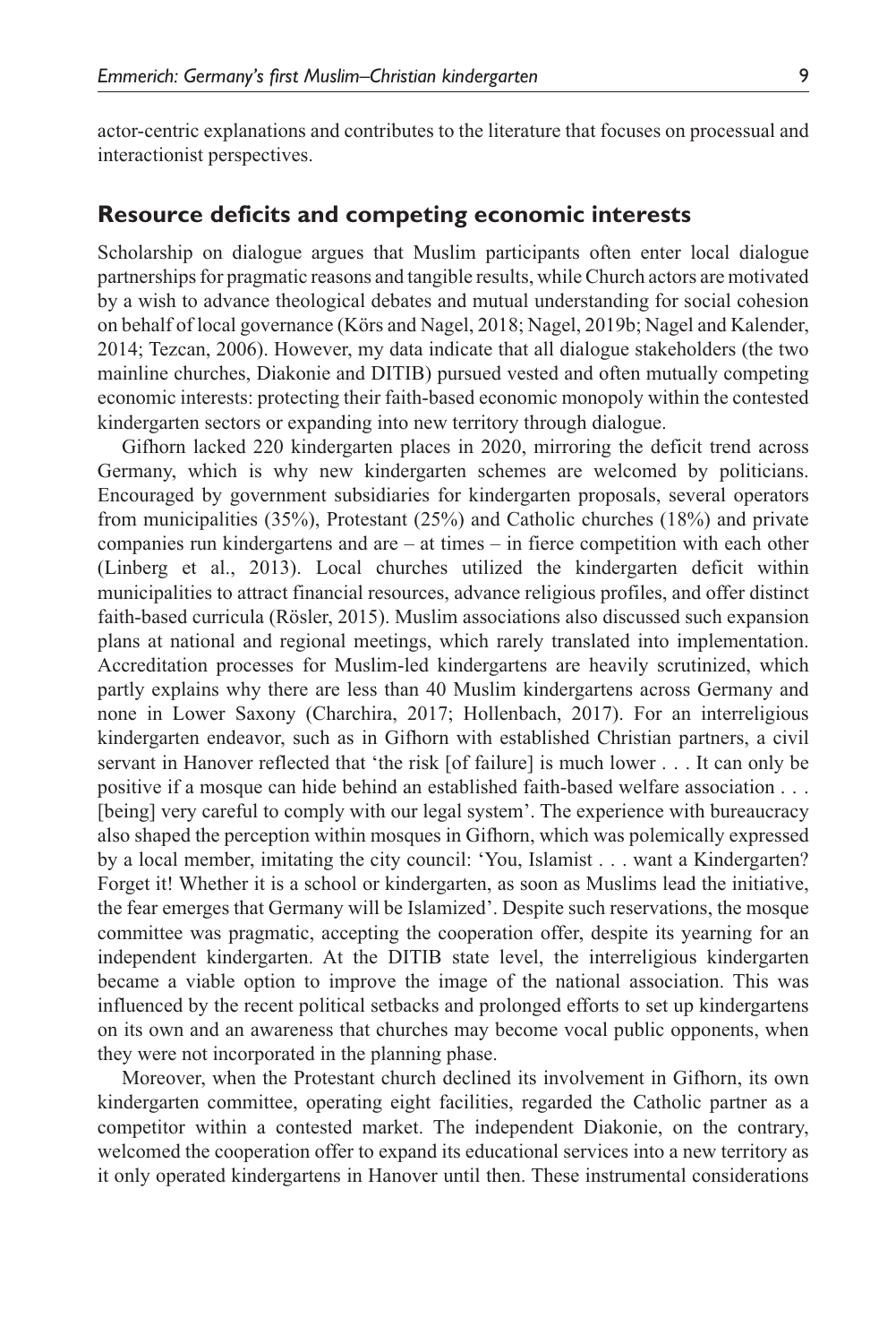were expressed in a business-like language. Key stakeholders envisioned the Muslim– Christian kindergarten as 'product', 'franchise', 'model project', 'start-up', or as 'beneficial for the economic prosperity of the region'. Such local pragmatism is reflected in the fusion of economic concerns with integration policy as well as an increasing interest of cultural and religious competency in the private and public sector (Rosenow, 2012; Vertovec, 2014). The consensus among partners and parents about the kindergarten's integration and product potential caused resentment and concern by established operators. During the 25th anniversary of a Protestant kindergarten, the principal assured that she was not alarmed by the new competitor: 'We have up to 30 percent Muslims. There is no issue here . . . whether it is with sermons or Christmas celebrations'. Other church actors dismissed the interreligious concept, arguing that existing facilities sufficiently cater for Muslims, but were nevertheless concerned about the prospect of having to reflect and modify their own time-proven pedagogic and diversity approaches.

Finally, studies emphasized that local mosques rarely contribute to dialogue and heavily rely on state-level leaders, because of a resource deficit (Klinkhammer et al., 2011; Tezcan, 2006). However, for concrete and complex dialogue projects, including a kindergarten the resource advantage of local churches may be over-stated. During implementation, church and mosque leaders outsourced key tasks (e.g. developing a concept note, cooperation treaty, legal framework) to respective experts within their state-level associations in Hanover and Hildesheim. A technocrat in Hanover recalled that 'local actors [in Gifhorn] only contributed in a limited fashion. It is not a critique towards them, but the normal process'. Through the time-sensitive kindergarten example, the section could demonstrate that all stakeholders pursued vested and often mutually competing interests, highlighting the intersection between local religious and state-level actors.

### **The role of religious authorities**

Established religious authorities have been seen to be detrimental for grassroots dialogue (Griera and Nagel, 2018; Klinkhammer, 2019; Klinkhammer et al., 2011; Körs, 2018). In Gifhorn, internal leadership disputes over faith-based labor rights (e.g. 'homogeneity of employees' meaning Christian staff only) and theological positions within the local Protestant church initially jeopardized the kindergarten project, which corresponds with the critical stance of the national leadership toward dialogue with Muslims (Bölsche, 2001; EKD, 2006). A Christian respondent, who was part of the negotiation, recalled 'one camp within the Protestant kindergarten committee that strongly felt Christians are not obliged to cooperate with Muslims, which threatens the Christian profile'. However, the kindergarten example revealed that segments within the leadership departed from this non-cooperative position. Although the church did not officially cooperate, behind the scene, sections in the local and state-level leadership supported the kindergarten. A committee member called it 'a blessing that some key people [within the Protestant church] continued to push the project and facilitated the transition to the Diakonie'. Furthermore, the Regional Bishop attended the opening press conference and held a 'passionate speech', expressing symbolic support. Christian respondents interpreted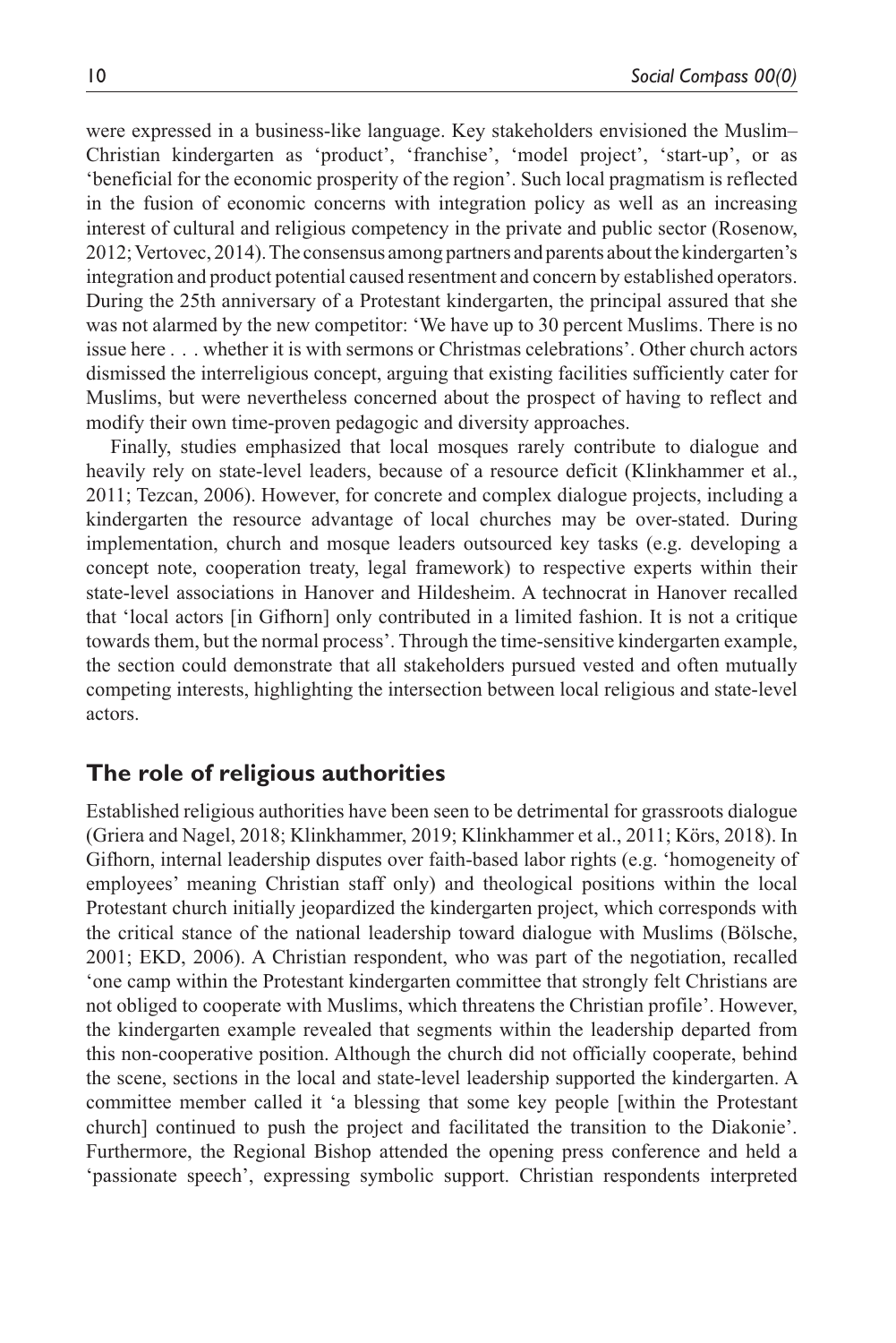these developments as an ongoing paradigm change within the Protestant mainline church regarding the current trajectory of interreligious relations and cooperation with Muslims.

Although Muslim leaders have been described as self-serving and detrimental to local dialogue, my data suggests that these authorities are important for interreligious projects at different stages. State-level DITIB actors, being conscientious of DITIB's tarnished national reputation, deliberately operated in the background, offered their advice or full withdrawal to church partners, refused to give public statements, and convinced the Turkish attaché to refrain from attending the press conference. 'As the [kindergarten] opening overlapped with the [DITIB] spy affair', a Muslim leader recalled, 'imagine the headline if our attaché gave a speech'. His instinct proved far-sighted. When a local Turkish supermarket provided water bottles from the manufacturer 'Istanbul' during the press conference, the AFD publicly commented, 'the water came from Istanbul. Was it donated by the [Turkish] president?' There was further evidence of a horizontal knowledge transfer, when – for instance – DITIB leaders 'calmed down' their church partners as the kindergarten was attacked by far-right groups. Due to DITIB's long experience with aggressive AFD campaigns, it could advise the other partners how to deal with such a polarized situation. Without the support by religious authorities, the interreligious kindergarten may not have happened.

## **No return from interreligious partnership**

Dialogue research seeks to explain why interreligious undertakings failed, when Muslim partners withdraw, due to the lack of capacity, equal footing, suitable content, and practical goals (Klinkhammer et al., 2011; Moyaert, 2017; Ohrt and Kalender, 2018). However, the pressure to continue dialogue partnerships, despite these inherent reasons, has not been fully understood. In doing so, I briefly describe an interreligious art exhibition that followed the opening of the kindergarten. After the successful inception of the kindergarten in 2018, future dialogues seemed to flourish, due to increased trust among the partners. However, tension surfaced during a subsequent initiative that threatened the consolidation of the kindergarten. In the past, interreligious events took place on neutral grounds (e.g. market square), but after the kindergarten success, church actors felt confident to encourage mutual in-house visits. In late 2019, an evening program with musical entertainment, short lectures, and media coverage was designed by local artists in the two churches and mosque over three nights. The mosque-based exhibition, however, overwhelmed the congregation and newly elected mosque committee, which was not involved in the planning. (The former committee, which initiated the kindergarten, ran the mosque affairs for 8years and was only recently replaced). The imam, who felt disrespected in 'his own house', disallowed the music performance inside the prayer room, which irritated the other organizers, who hastily arranged alternatives. The imam also rejected reading the pre-selected Quranic passage by one artist and chose instead a 'more suitable' text, which was celebrated by some mosque members as an act of micro-resistance against the perceived intrusion. Previous participation of the imam had been frequently prevented by church partners from the beginning of the kindergarten negotiation, due to perceived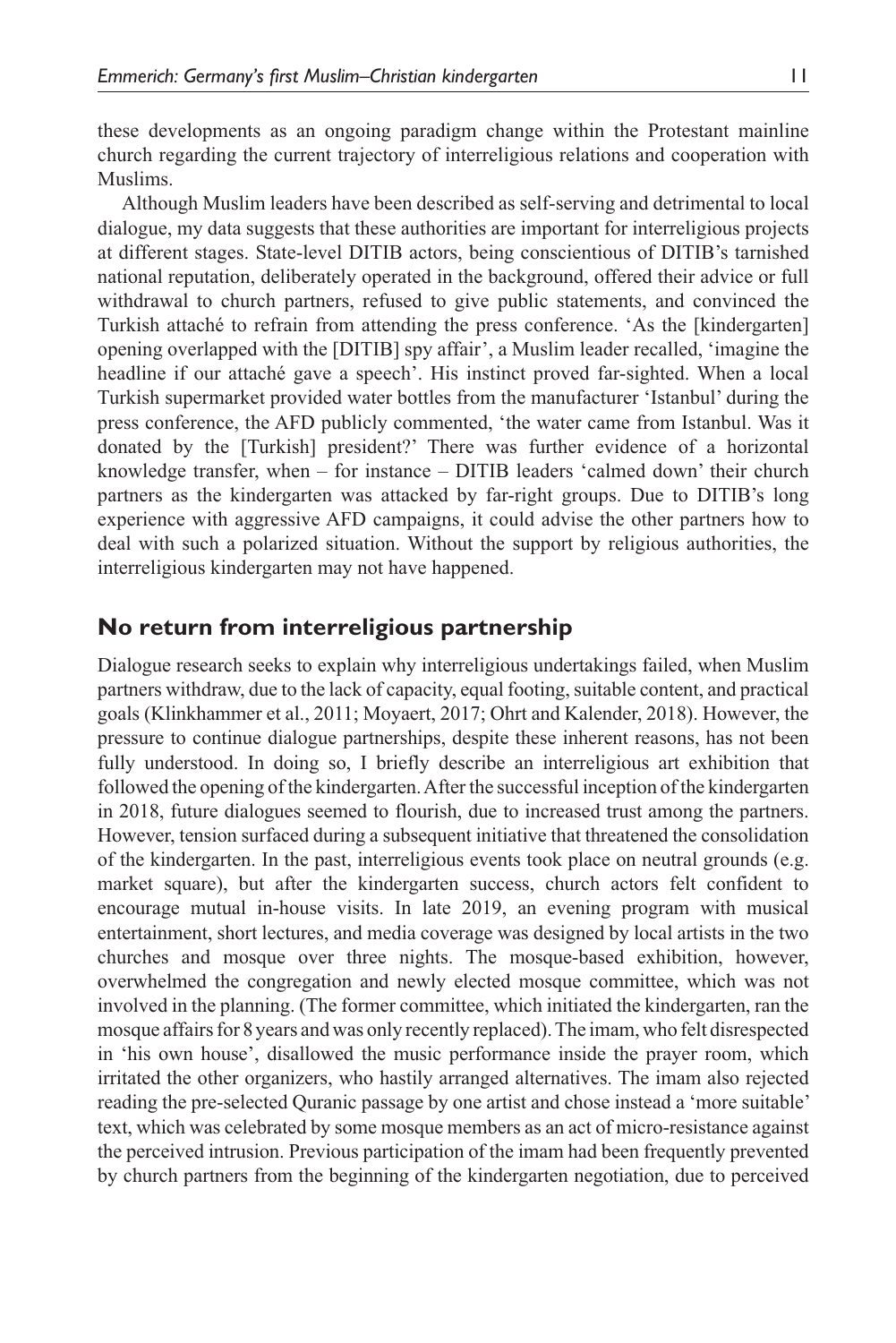language and cultural conflicts. The Christian partners that day were even more confused as the Muslim evening prayer (maghrib) was not postponed, causing further delay. While artists blamed the 'inflexible' imam for the tension, the new mosque committee felt disempowered and concerned over the local media reception. One Muslim participant explained that 'even if we wanted to withdraw, it became impossible. The band was ready to play . . . [and] a journalist had arrived'. Similar concerns were expressed within segments of the Catholic congregation, perceiving the ad hoc and publicity-driven exhibition as interruption of the church's ritualistic emphasis. The exhibition intersected with growing concerns within the new mosque committee over the kindergarten responsibility. As a result, internal discussions started whether to pass on the kindergarten to Hanover. However, because of the symbolic significance and concerns of negative publicity, DITIB state-level office bearers pressed the local committee (by a word of command or 'Machtwort') to compromise, after which the mosque reluctantly ensured its continued involvement.

The tension during the exhibition that threatened the kindergarten consolidation can be explained by a multi-level elite consensus among religious and government actors and the subsequent resistance by the mosque congregation, electing a new leadership in 2019. While there is an agreement about the exclusive character of dialogue toward inward-looking congregations and ethnic diversity (Griera and Nagel, 2018; Nagel and Kalender, 2014; Tezcan, 2006), intra-congregational exclusion and the internal fabrication of liberal partners can partially account for conflicts within these dialogue constellations. Given the politicized DITIB label and organizational ties to Turkey, church actors in Gifhorn had to invest substantive efforts to justify the partnership with the mosque. This was done, for instance, by pointing toward the churches' internal mistakes (e.g. pedophilia cases) or differentiating between trusted local mosque actors (e.g. those who work for local industry) and an alienated and foreign imam. Furthermore, during the kindergarten's implementation phase, DITIB state-level leaders from Hanover visited Gifhorn and consulted with the city council in 2016 to ensure continuity in dealing with Christian partners and protect the kindergarten plan. In doing so, DITIB together with local CDU politicians unprecedentedly campaigned for the more 'suitable' and 'open-minded' committee team during the mosque election to prevent religious 'hardliners' from taking over. This top-down intervention corresponds with the research on dialogue initiatives in Switzerland by Baumann and Tunger-Zanetti (2018), who argue that dialogue partners require the 'image of being "reformist" or "liberal" [but] may not be quite representative of the broader scope of that [religious] tradition'. In 2019, 1 year after the kindergarten opened, the 'liberal' mosque committee was not re-elected and replaced by new actors, who disapproved of the elite consensus and church patronage. While the new mosque committee was seen as inward-looking by Christian and DITIB leaders, the election result indicated a democratic longing against the top-down dialogue, which did not resonate with the congregation's wish for autonomy and grassroots consensus. In other words, the new mosque committee partially questioned the universalizing project of the interfaith movement by emphasizing ethnic and religious belonging over the homogenizing tendencies of interreligious governance (Nassehi, 2006). This section illustrated the temporal nature and bottom-up influence of dialogue, where leaders can be voted out, replaced or side-lined for ignoring the preferences of their support base.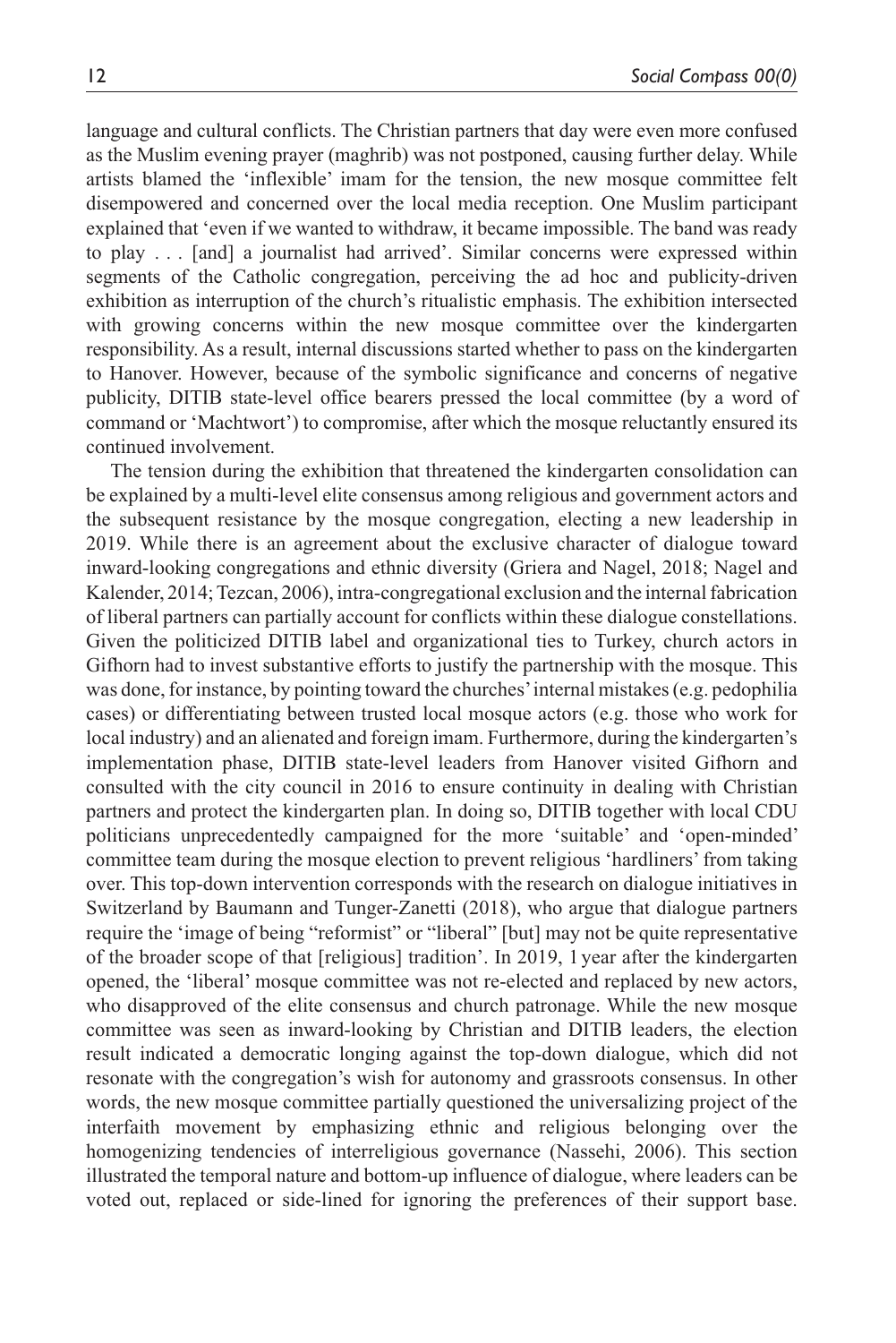However, such resistance had to be carefully balanced, due to internal and external sanctions. 'We entered a brotherhood', as noted by a senior mosque member, implying the difficulty to withdraw from dialogue.

## **Temporal actor analysis**

The importance of local (church) actors, assisting municipalities in governing religious diversity, has been analyzed in the literature (Griera and Forteza, 2011; Tezcan, 2006). Dialogue mediators have been described as explorers of new religious frontiers, who are theologically and socially inclusive (Klinkhammer et al., 2011). By looking at chronological processes, my findings suggest that the role of local actors changes during different stages. In the beginning, charismatic and media-experienced individuals were vital for the kindergarten's implementation in Gifhorn. However, during the consolidation phase, the same personalities could become detrimental to intra- and interreligious relations, which led to their partial replacement. Paradoxically, the lack of equal footing and selective inclusion in combination with pragmatic compromises and an elite consensus worked in the beginning of the kindergarten project, but eventually unsettled relations, in particular where congregations became overwhelmed with heightening expectations in the post-implementation phase. The reconfiguration during the kindergarten consolidation mirrors Weber (1978 [1914]) notion of the routinization of charisma, indicating an institutionalization process and transition toward bureaucratic organization within dialogue cooperation.

The powerful and – at times – unaccountable role of individual actors in dialogue has further repercussions, especially where key stakeholders are part of a selective chain with exclusive channels to local officials, deciding who participates. A mainline church actor in Gifhorn detested the expanding Pentecostal churches and therefore prevented their involvement in dialogue events. Another respondent regretted the exclusive name choice of 'Muslim–Christian' kindergarten as it invited criticism for Jewish exclusion and charges of anti-Semitism. Although, there is no organized Jewish community in Gifhorn, the rabbi in neighboring city of Wolfsburg was asked to cooperate symbolically for that reason. Baumann and Tunger-Zanetti (2018) argued that dialogue actors differentiated between 'unwanted', 'must have' and 'nice to have' partners. In such cases, the 'self-regulating' nature of these networks becomes problematic, resulting in the 'oligarchization' of decision-making power (Nagel, 2019a). In Gifhorn, key individuals claimed that dialogue projects improved relationships between different mosques in particular through the inclusive kindergarten committee that promised one seat to the Kurdish community. According to a senior church leader, 'the cooperation between the Turkish and Kurdish mosque in the committee constitutes an enormous achievement for [Gifhorn's] integration policy. Through [the kindergarten], we reduced barriers, which were built by the different mosque communities in the past'. Klinkhammer et al. (2011) also found that dialogue actors frequently moderate inner-ethnic conflicts and thus acquire a reputation as integration experts. However, my data raises questions, whether such claims over inclusion might be used strategically (e.g. to avoid being labeled 'DITIB kindergarten'), rather than as a genuine attempt of inclusion. To date, no other (including the Kurdish) mosque was invited to the kindergarten, despite claims of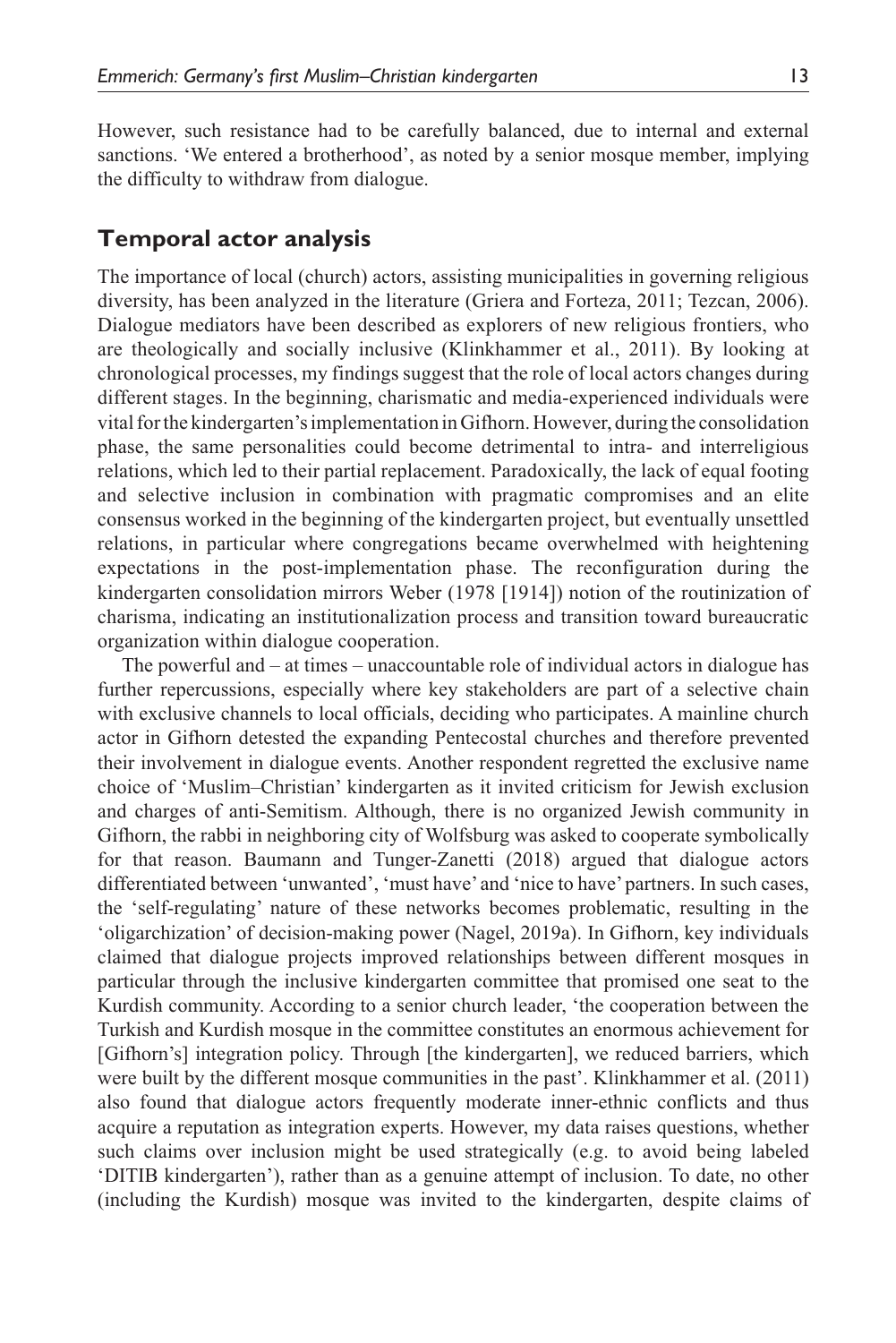cross-ethnic participations, which was justified by Christian committee members through resource deficits on the Muslim side. This, however, was not confirmed by interviewees from the other mosques, who expressed a continued interest to participate in the 'prestigious' project. Interestingly, the new DITIB mosque committee ('hardliners') revived communication with local Arab and Kurdish communities, being interpreted as a 'promising change'. The previous mosque committee, which initiated the kindergarten, was described as reluctant to share its achievements and exclusive city council networks with other mosques. While this partially confirms oligarchization trends within dialogue, my findings demonstrate that using a temporal approach, we can see that attitudes and directions of local leaders and congregations may change, leading to modification or resistance to local dialogue, and multi-level (elite) governance.

## **Conclusion**

Using the case study of Germany's first Muslim–Christian kindergarten, the article investigated internal and multi-layered dynamics, (dis-)agreements and conflicting interests within these religious and government actors. Using a processual perspective, the analysis demonstrated how a dialogue project can change direction over time, resist the status quo, threaten or ensure consolidation and contribute to a grassroots consensus, due to microand macro-level transformations. Thereby, I showed how local negotiations were influenced by extra-local events, such as the tension between Germany and Turkey or the rise of farright populism, and how local and state-level religious authorities navigated that tension. Through the case study, the article contributed to the 'local turn' in the religious governance literature (Martínez-Ariño, 2019) and the recent application of time-sensitive and processual methods within research on dialogue (Moyaert, 2017; Nagel, 2019b).

The kindergarten has been a result of localized post-9/11 security concerns and national integration policy, in which church actors became key policy brokers for communal harmony. Competing political and economic interests were expressed regarding a potential market niche in Germany's overburdened early-education sectors. Given the difficulties by Islamic associations to set up their own Muslim kindergartens, interreligious partnerships were further perceived as a viable alternative and a means to repair public legitimacy at the national level. The kindergarten also reflected the ongoing debate regarding dialogue with Muslims within the Protestant and Catholic mainline churches, which recently became more accommodating. In sum, the case study constitutes a unique vantage point into broader debates about the ongoing institutionalization of Islam in Germany and state- society relations through dialogue at the local level and beyond.

In August 2021, Gifhorn announced that the kindergarten is relocated to a refurbished villa to enrol up to 115 children, due to a private investor, who was interested in supporting the interreligious concept. Whether similar kindergartens can be replicated in other contexts, influence public policy and become role models for the integration of minorities through local treaties and cooperation is difficult to predict. The kindergarten cooperation constituted an important step toward the institutional equality and integration of Islam at the local level as an outcome of a resilient multi-level governance network.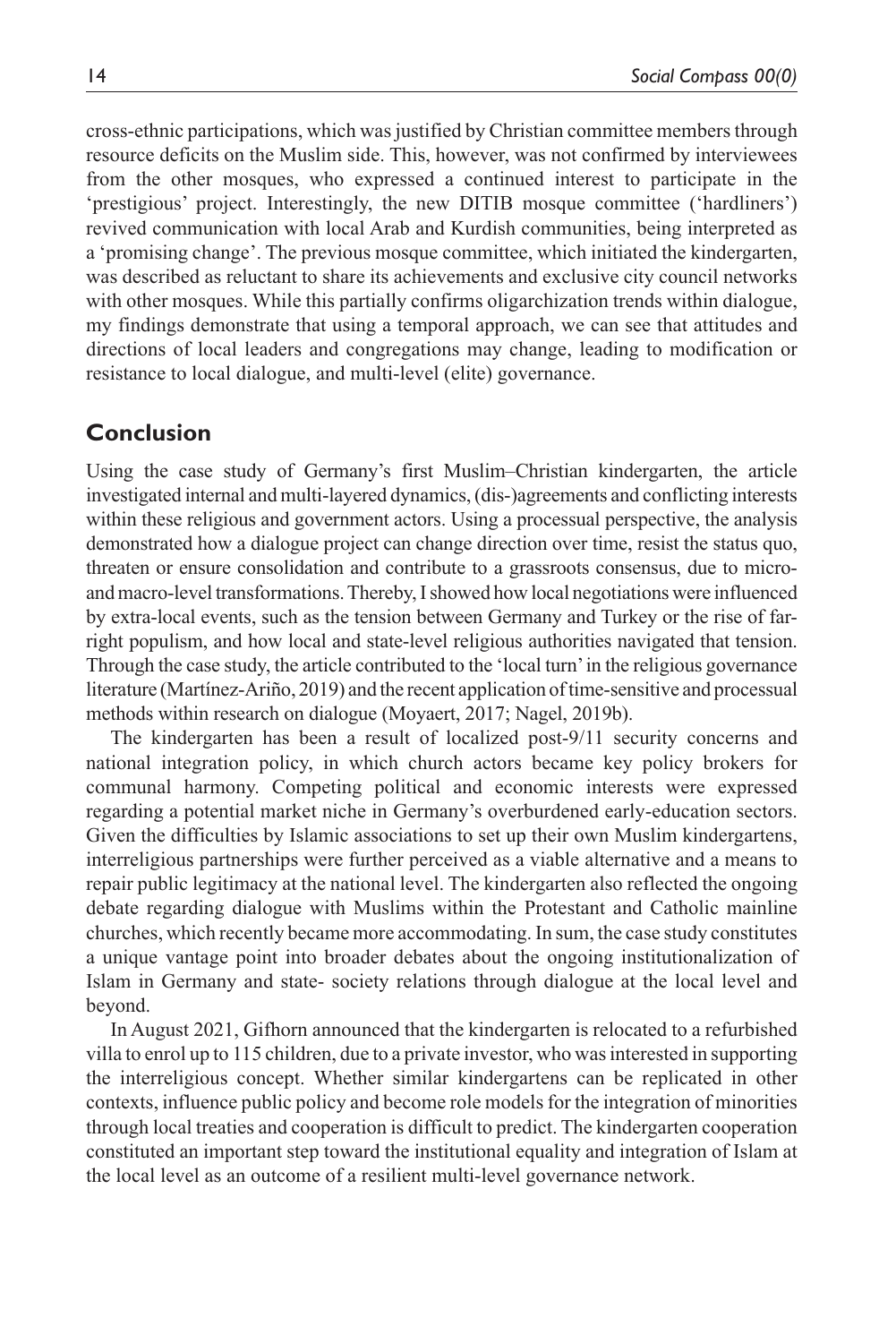However, similar to macro-level negotiations over state contracts, it exposed various mechanisms of selective exclusion (e.g. of other ethnic mosques) and inclusion (e.g. of the rabbi), as wells as internal boundary framing between liberal and inward-looking actors. Given the institutional obstacles (e.g. accreditation) and public repercussions for all stakeholders involved, individual commitment comes with considerable social and psychological costs. Negotiations over a Jewish–Muslim–Christian kindergarten are currently ongoing in Berlin, while a Jewish–Christian kindergarten and Jewish–Muslim– Christian primary school have been successfully established in Osnabruck. Preliminary findings indicate that motivations, trajectories, negotiations, and encountered obstacles are dissimilar compared to Gifhorn. Additional comparative research into these and other concrete and time-sensitive dialogue outcomes could therefore yield interesting insights at the subnational level and reveal general mechanisms regarding the negotiations, partnerships, and governance of religious diversity through dialogue.

#### **Acknowledgements**

I would like to express my gratitude to Irfan Ahmad, Bilgin Ayata, Masooda Bano, Marian Burchardt, Luisa and Nicoletta Enria, Georg Glasze, Nicole Iturriaga, Jie Kang, Frank Korom, Patrice Ladwig, Scott MacLochlainn, Julia Martínez-Ariño, Giulia Mezzetti, Alexander-Kenneth Nagel, Jørgen Nielsen, Andreas Pott, Salah Punathil, Roberta Ricucci, Yang Shen, Levent Tezcan, Peter van der Veer, Jan Winkler, Jingyang Yu as well as the two anonymous reviewers and editors of Social Compass for their detailed feedback and helpful comments.

### **Funding**

The author disclosed receipt of the following financial support for the research, authorship, and/or publication of this article: The research leading to these results has received funding from the Max Planck Institute for the Study of Religious and Ethnic Diversity as well as the European Research Council under the European Union's Seventh Framework Programme (FP7/2007-2013)/ERC grant agreement no. [337108].

### **ORCID iD**

Arndt-Walter EMMERICH D<https://orcid.org/0000-0002-5755-5379>

### **Notes**

- 1. DITIB was founded in Cologne 1984, after Germany requested state-monitored imams from Turkey to prevent the rise of political Islam through autonomous mosques. It is the largest and increasingly more controversial umbrella organization for Turkish mosque congregations in Germany, representing more than 900 of 2200 German mosques (Halm et al., 2012).
- 2. Gifhorn has four mainline Protestant and two Catholic churches as well as an expanding number of Baptist, Adventists, New Apostolic, Pentecostal, Moravian (Brüdergemeinde), and Greek and Russian Orthodox congregations, due to the arrival migrants from the former Soviet Union, since the 1990s.
- 3. Massenschlägerei in Celle mit Jesiden und Muslimen. *Welt*, 7 October 2014.
- 4. Mesut Özil, a German footballer, resigned from the national team in July 2018, due to alleged discrimination. During heated debates that preoccupied and polarized the public discourse, the loyalty and patriotism of Özil and Germans with Turkish backgrounds were questioned.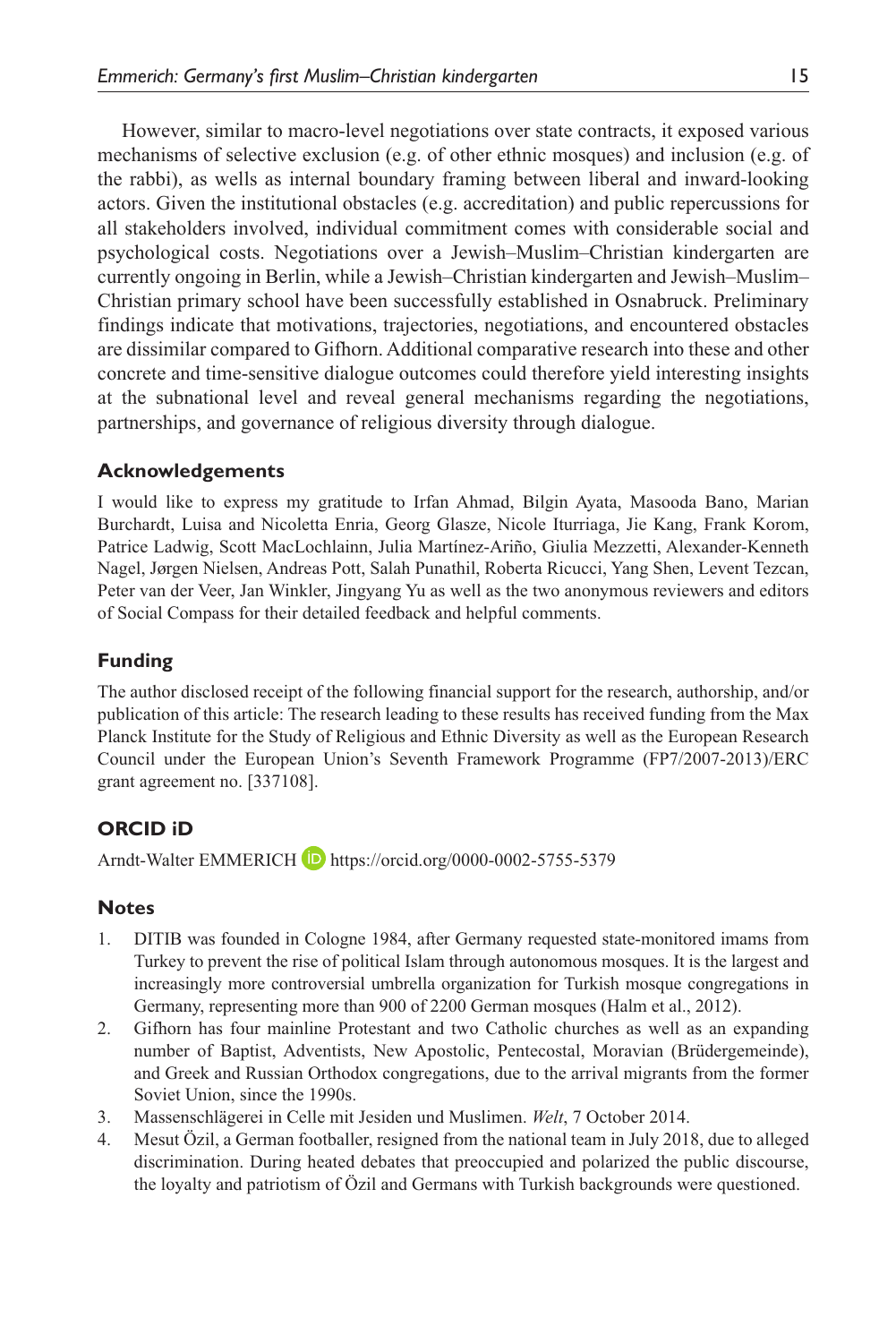#### **References**

- Baumann M and Tunger-Zanetti A (2018) Constructing and representing the new religious diversity with old classifications: 'World Religions' as an excluding category in interreligious dialogue in Switzerland. In: Kühle L, Borup J and Hoverd W (eds) *The Critical Analysis of Religious Diversity*. Leiden: Brill, pp.179–207.
- Bölsche J (2001) Der verlogene dialog. *Spiegel*, 17 December.
- Ceylan R (ed) (2017) *Muslimische Gemeinden: Geschichte, Gegenwart Und Zukunft Des Islam in Niedersachsen*. Berlin: Peter Lang.
- Ceylan R, Ottersbach M and Wiedemann P (eds) (2018) *Neue Mobilitäts- Und Migrationsprozesse Und Sozialräumliche Segregation*. Wiesbaden: Springer.
- Charchira S (2017) Zur Notwendigkeit Islamischer Wohlfahrtspflege und Rolle der Deutschen Islamkonferenz: Einblicke, Rückblicke und Ausblicke. In: Antes P and Ceylan R (eds) *Muslime in Deutschland. Historische Bestandsaufnahme, Aktuelle Entwicklungen Und Zukünftige Forschungsfragen*. Wiesbaden: Springer, pp.325–343.
- Davie G (2004) New approaches in the sociology of religion: A western perspective. *Social Compass* 51(1): 73–84.
- EKD (2000) *Zusammenleben Mit Muslimen in Deutschland. Gestaltung Der Christlichen Begegnung Mit Muslimen. Eine Handreichung Des Rates Der EKD*. Gütersloher Verlagshaus: Kirchenamt der EKD.
- EKD (2006) *Klarheit Und Gute Nachbarschaft: Christen Und Muslime in Deutschland. Eine Handreichung Des Rates Der EKD*. EKD-Texte 86. Hanover: Kirchenamt der EKD.
- Gambaro L, Stewart K and Waldfogel J (2015) *An equal start? Providing quality early education and care for disadvantaged children*. Bristol: Policy Press.
- Giorgi A and Itçaina X (2016) Religion and local politics in Southern Europe: A research agenda. *Religion, State and Society* 44(3): 1–20.
- Griera M and Forteza M (2011) New actors on the governance of religious diversity in European cities: The role of interfaith platforms. In: Hayes J and Hennig A (eds) *A Religious Actors in the Public Sphere: Means, Objectives and Effects*. New York: Routledge, pp.113–131.
- Griera M and Nagel AK (2018) Interreligious relations and governance of religion in Europe: Introduction. *Social Compass* 65(3): 301–311.
- Halm D, Sauer M, Schmidt J and Stichs A (2012) *Islamisches Gemeindeleben in Deutschland. Im Auftrag Der Deutschen Islam Konferenz*. Forschungsbericht 13. Nürnberg: Bundesamt für Migration und Flüchtlinge.
- Hollenbach M (2017) Muslimische Kinderbetreuung: Eine Kita wie jede andere? *NDR Kultur*, 12 January.
- Klinkhammer G (2019) Der interreligiöse Dialog als Boundary Work. *Zeitschrift Für Religionswissenschaft* 27(1): 78–102.
- Klinkhammer G, Frese H-L, Satilmis A and Seibert T (2011) *Interreligiöse Und Interkulturelle Dialoge Mit Musliminnen in Deutschland. Eine Quantitative Und Qualitative Studie*. Bremen: University of Bremen Press.
- Körs A (2018) How religious communities respond to religious diversity: From interreligious dialogue to interreligious relations, contacts and networks. In: Ipgrave J, Knauth T, Körs A, Vieregge D and von der Lippe M (eds) *Religion and dialogue in the city: Case studies on interreligious encounter in urban community and education*. Münster: Waxmann, pp.23–54.
- Körs A (2019) Contract governance of religious diversity in a German city-state and its ambivalences. *Religion, State and Society* 47(4–5): 456–473.
- Körs A and Nagel AK (2018) Local formulas of peace: Religious diversity and state-interfaith governance in Germany. *Social Compass* 65(3): 346–362.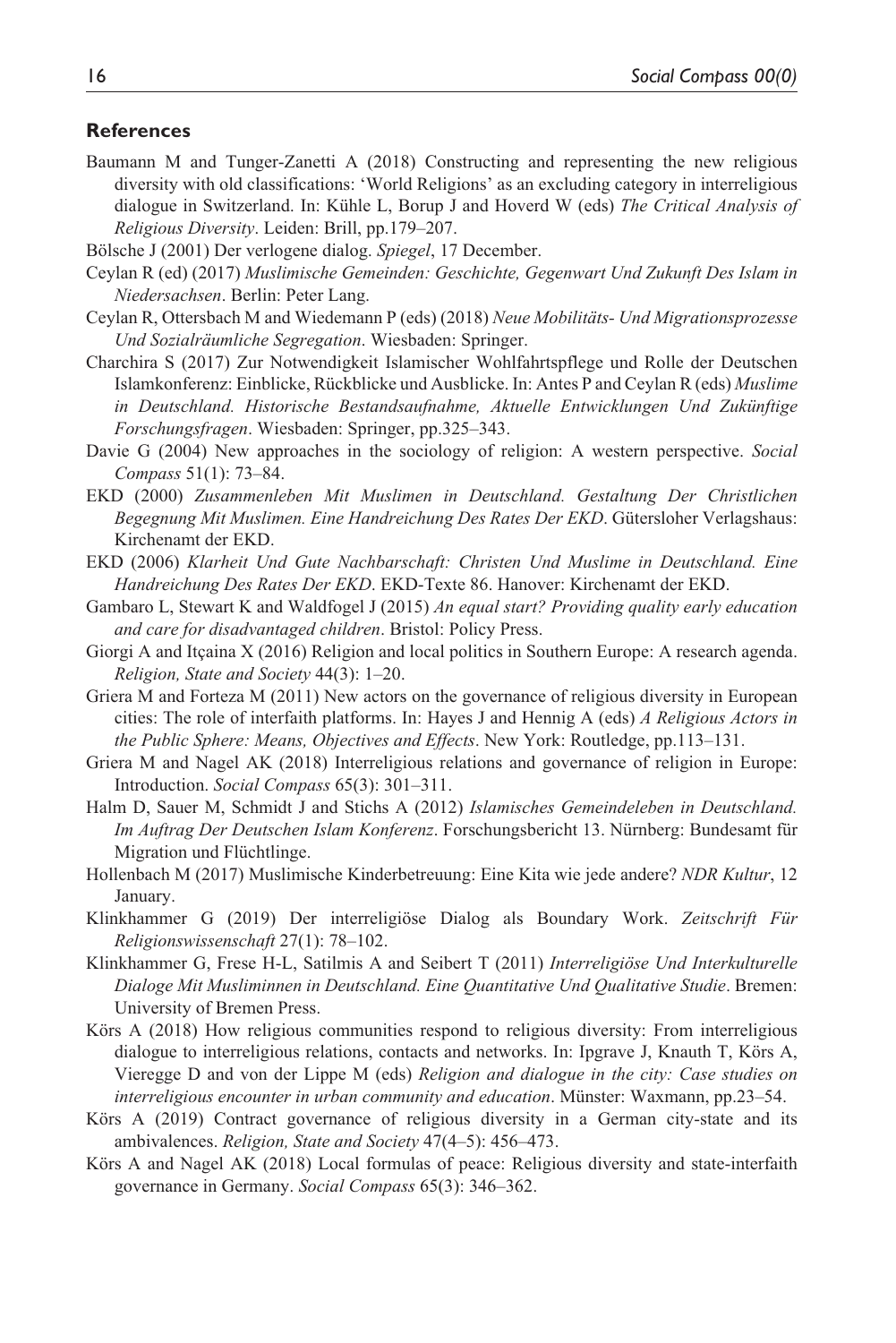- Linberg T, Baeumer T and Rossbach H-G (2013) Data on early child education and care learning environments in Germany. *International Journal of Child Care and Education Policy* 7(1): 24–42.
- Martikainen T (2013) Multilevel and pluricentric network governance of religion. In: Martikainen T and Gauthier F (eds) *Religion in the neoliberal age*. Surrey: Ashgate Publishing Limited, 129–142.
- Martínez-Ariño J (2019) Governing religious diversity in cities: Critical perspectives. *Religion, State and Society* 47(4–5): 364–373.
- Mezzetti G and Ricucci R (2019) Political opportunity structures and the activism of firstand second-generation Muslims in two Italian cities. *Religion, State and Society* 47(4–5): 405–422.
- Moyaert M (2017) Infelicitous inter-ritual hospitality. *Culture and Religion* 18(3): 324–334.
- Müller T (2019) Reconsidering the spatiality of religion and the state: Relationality and the mosque not built. *Religion, State and Society* 47(4–5): 474–490.
- Nagel A-K (2019a) Empowerment or oligarchisation? Interfaith governance of religious diversity in two German cities. In: Fahy J and Bock JJ (eds) *The interfaith movement. Mobilising religious diversity in the 21st century*. London: Routledge, pp.104–121.
- Nagel AK (2019b) Enacting diversity: Boundary work and performative dynamics in interreligious activities. In: Giordan G and Lynch AP (eds) *Volume 10: Interreligious Dialogue*. Brill: Leiden, pp.111–127.
- Nagel AK and Kalender M (2014) The many faces of dialogue: Driving forces for participating in interreligious activities. In: Weiße W, Amirpur K, Körs A and Vieregge D (eds) *Religions and dialogue. International approaches*. Münster: Waxmann, pp.85–98.
- Nassehi A (2006) Dialog der Kulturen wer spricht? *Aus Politik Und Zeitgeschichte* 28–29(1): 33–38.
- Nordin M (2017) Secularization, religious plurality, and position: Local inter-religious cooperation in contemporary Sweden. *Social Compass* 64(3): 388–403.
- Ohrt A and Kalender M (2018) Interreligious practice in Hamburg A mapping of motivations, conditions, potential benefits and limitations from a participants perspective. In: Ipgrave J, Knauth T, Körs A, Vieregge D and von der Lippe M (eds) *Religion and dialogue in the city: Case studies on interreligious encounter in urban community and education*. Münster: Waxmann, pp.55–84.
- Rosenow K (2012) *Organizing Muslims and integrating Islam in Germany: New developments in the 21st century*. Leiden: Brill.
- Rösler K (2015) Gründen Sie doch eine Kita! Available at: <www.kath.net/news/51366>(accessed 19 May 2020)
- Saint-Blancat C (2019) Introduction. *Social Compass* 66(1): 3–23.
- Schiffauer W (2006) Verwaltete sicherheit präventionspolitik und migration. In: Bommes M and Schiffauer W (eds) *Migrationsreport: Fakten – Analysen – Perspektiven*. Campus Verlag: Frankfurt am Main, pp.113–164.
- Seiwert H (2003) Freedom and control in the unified Germany: governmental approaches to alternative religions since 1989. *Sociology of Religion* 64(3): 367–375.
- Spielhaus R and Herzog M (2015) Located within German law? Islamic organisations in Germany under private and public law. *Journal of Religion in Europe* 8(3–4): 419–443.
- Tezcan L (2006) Interreligiöser dialog und politische religionen. *Aus Politik Und Zeitgeschichte* 28–29(1): 26–32.
- Vertovec S (2014) Introduction: Formulating diversity studies. In: Vertove S (ed) *Routledge international handbook of diversity studies*. London: Routledge, pp.1–20.